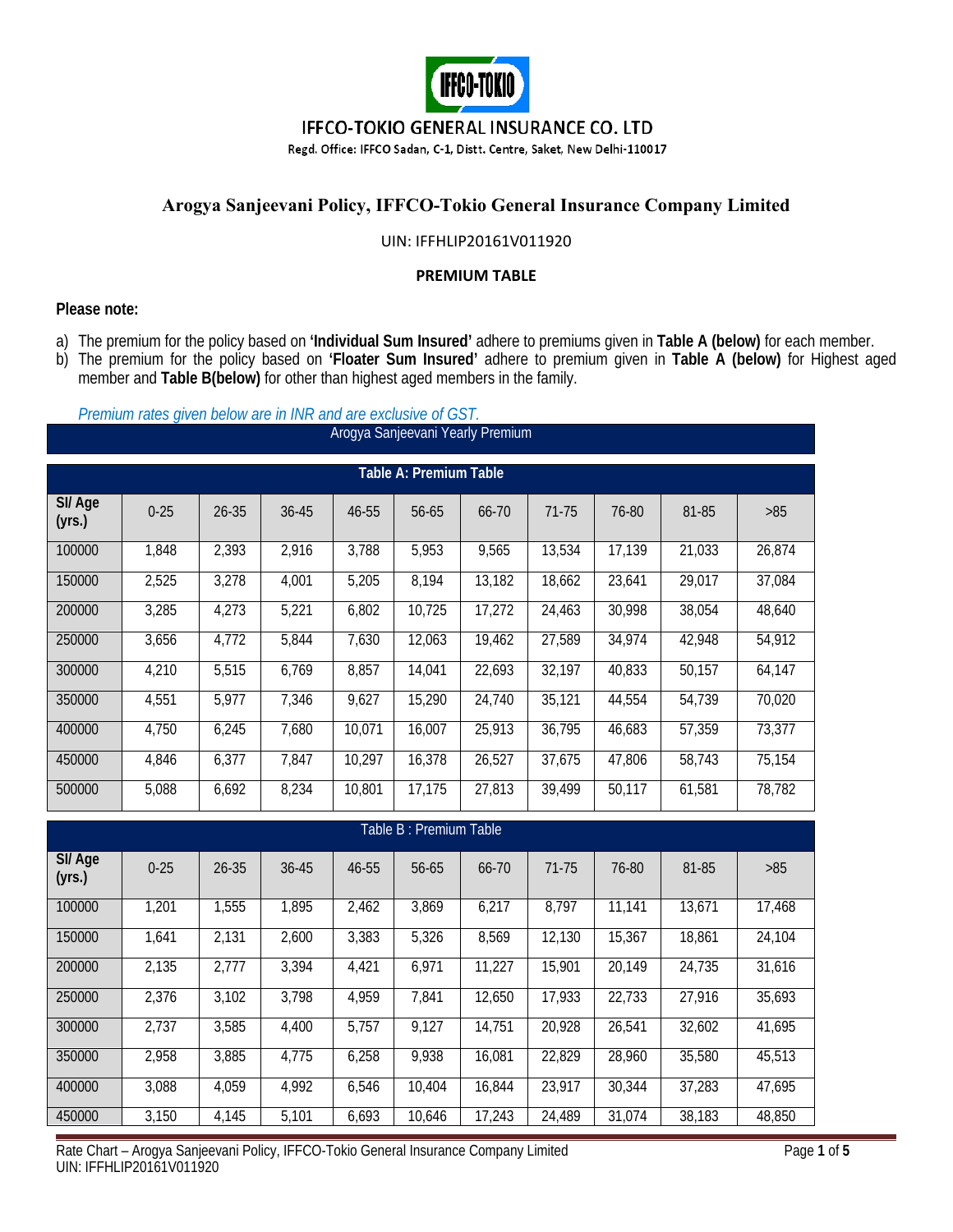

| 500000 | 3,307 | 4,350 | 5,352 | 7,021 | 11,164 | 18,079 | 25,674 | 32,576 | 40,028 | 51,209 |
|--------|-------|-------|-------|-------|--------|--------|--------|--------|--------|--------|

|                               | Arogya Sanjeevani Half Yearly Premium Instalments |           |       |       |       |        |        |        |        |        |  |  |
|-------------------------------|---------------------------------------------------|-----------|-------|-------|-------|--------|--------|--------|--------|--------|--|--|
|                               |                                                   |           |       |       |       |        |        |        |        |        |  |  |
| <b>Table A: Premium Table</b> |                                                   |           |       |       |       |        |        |        |        |        |  |  |
| SI/ Age<br>(yrs.)             | $0 - 25$                                          | $26 - 35$ | 36-45 | 46-55 | 56-65 | 66-70  | 71-75  | 76-80  | 81-85  | >85    |  |  |
| 100000                        | 941                                               | 1,218     | 1,484 | 1,928 | 3,030 | 4,869  | 6,889  | 8,725  | 10,706 | 13,680 |  |  |
| 150000                        | 1,286                                             | 1,669     | 2,036 | 2,649 | 4,171 | 6,710  | 9,500  | 12,034 | 14,771 | 18,877 |  |  |
| 200000                        | 1,672                                             | 2,175     | 2,658 | 3,462 | 5,459 | 8,792  | 12,453 | 15,779 | 19,371 | 24,760 |  |  |
| 250000                        | 1,861                                             | 2,429     | 2,975 | 3,884 | 6,140 | 9,907  | 14,044 | 17,803 | 21,862 | 27,952 |  |  |
| 300000                        | 2,143                                             | 2,808     | 3,446 | 4,509 | 7,148 | 11,552 | 16,390 | 20,786 | 25,532 | 32,653 |  |  |
| 350000                        | 2,317                                             | 3,042     | 3,739 | 4,901 | 7,783 | 12,594 | 17,878 | 22,680 | 27,864 | 35,643 |  |  |
| 400000                        | 2,418                                             | 3,179     | 3,909 | 5,127 | 8,148 | 13,191 | 18,730 | 23,763 | 29,198 | 37,352 |  |  |
| 450000                        | 2,467                                             | 3,246     | 3,994 | 5,242 | 8,337 | 13,503 | 19,178 | 24,335 | 29,903 | 38,256 |  |  |
| 500000                        | 2,590                                             | 3,407     | 4,191 | 5,498 | 8,743 | 14,158 | 20,106 | 25,511 | 31,347 | 40,103 |  |  |

|                  | <b>Table B: Premium Table</b> |           |       |       |       |       |        |        |        |        |  |  |  |
|------------------|-------------------------------|-----------|-------|-------|-------|-------|--------|--------|--------|--------|--|--|--|
| SI/Age<br>(yrs.) | $0 - 25$                      | $26 - 35$ | 36-45 | 46-55 | 56-65 | 66-70 | 71-75  | 76-80  | 81-85  | $>85$  |  |  |  |
| 100000           | 611                           | 792       | 965   | 1,253 | 1,970 | 3,165 | 4,478  | 5,671  | 6,959  | 8,892  |  |  |  |
| 150000           | 836                           | 1,085     | 1,324 | 1,722 | 2,711 | 4,362 | 6,175  | 7,822  | 9,601  | 12,270 |  |  |  |
| 200000           | 1,087                         | 1,414     | 1,728 | 2,251 | 3,548 | 5,715 | 8,094  | 10,256 | 12,591 | 16,094 |  |  |  |
| 250000           | 1,210                         | 1,579     | 1,934 | 2,524 | 3,991 | 6,439 | 9,129  | 11,572 | 14,210 | 18,169 |  |  |  |
| 300000           | 1,393                         | 1,825     | 2,240 | 2,931 | 4,646 | 7,509 | 10,653 | 13,511 | 16,596 | 21,225 |  |  |  |
| 350000           | 1,506                         | 1,978     | 2,431 | 3,185 | 5,059 | 8,186 | 11,621 | 14.742 | 18,112 | 23,168 |  |  |  |
| 400000           | 1,572                         | 2,066     | 2,541 | 3,332 | 5,296 | 8,574 | 12,175 | 15,446 | 18,979 | 24,279 |  |  |  |
| 450000           | 1,603                         | 2,110     | 2,596 | 3,407 | 5,419 | 8,777 | 12,466 | 15,818 | 19,437 | 24,866 |  |  |  |
| 500000           | 1,683                         | 2,214     | 2,724 | 3,574 | 5,683 | 9,203 | 13,069 | 16,582 | 20,376 | 26,067 |  |  |  |

# Arogya Sanjeevani Quarterly Premium Instalments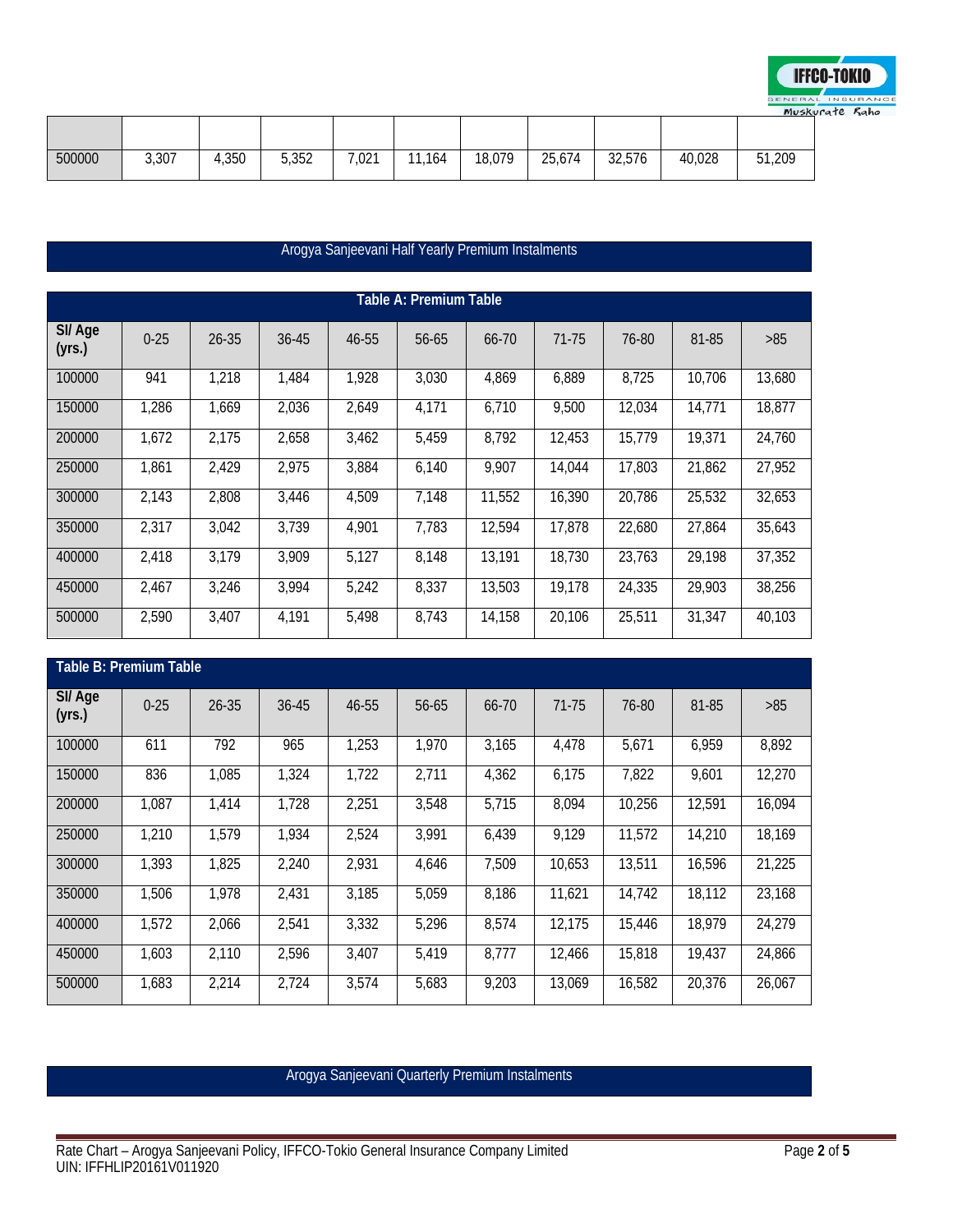

| <b>Table A: Premium Table</b> |          |           |       |       |       |       |        |        |        |        |  |
|-------------------------------|----------|-----------|-------|-------|-------|-------|--------|--------|--------|--------|--|
| SI/ Age<br>(yrs.)             | $0 - 25$ | $26 - 35$ | 36-45 | 46-55 | 56-65 | 66-70 | 71-75  | 76-80  | 81-85  | >85    |  |
| 100000                        | 475      | 614       | 749   | 973   | 1,529 | 2,457 | 3,476  | 4,402  | 5,402  | 6,902  |  |
| 150000                        | 649      | 842       | 1,027 | 1,337 | 2,104 | 3,386 | 4,793  | 6,072  | 7,452  | 9,524  |  |
| 200000                        | 844      | 1,097     | 1,341 | 1,747 | 2,754 | 4,436 | 6,283  | 7,961  | 9,773  | 12,492 |  |
| 250000                        | 939      | 1,225     | 1,501 | 1,959 | 3,098 | 4,998 | 7,085  | 8,982  | 11,030 | 14,102 |  |
| 300000                        | 1,081    | 1,416     | 1,738 | 2,275 | 3,606 | 5,828 | 8,269  | 10,487 | 12,881 | 16,474 |  |
| 350000                        | 1,169    | 1,535     | 1,887 | 2,472 | 3,927 | 6,354 | 9,020  | 11.442 | 14,058 | 17,983 |  |
| 400000                        | 1,220    | 1,604     | 1,972 | 2,586 | 4,111 | 6,655 | 9,450  | 11,989 | 14,731 | 18,845 |  |
| 450000                        | 1,244    | 1,638     | 2,015 | 2,644 | 4,206 | 6,813 | 9,676  | 12,277 | 15,086 | 19,301 |  |
| 500000                        | 1.307    | 1,719     | 2,115 | 2,774 | 4,411 | 7,143 | 10.144 | 12,871 | 15.815 | 20,233 |  |

| <b>Table B: Premium Table</b> |          |           |       |       |       |       |       |       |        |        |  |
|-------------------------------|----------|-----------|-------|-------|-------|-------|-------|-------|--------|--------|--|
| SI/Age<br>(yrs.)              | $0 - 25$ | $26 - 35$ | 36-45 | 46-55 | 56-65 | 66-70 | 71-75 | 76-80 | 81-85  | $>85$  |  |
| 100000                        | 308      | 399       | 487   | 632   | 994   | 1,597 | 2,259 | 2,861 | 3,511  | 4,486  |  |
| 150000                        | 422      | 547       | 668   | 869   | 1,368 | 2,201 | 3,115 | 3,947 | 4,844  | 6,190  |  |
| 200000                        | 548      | 713       | 872   | 1,135 | 1,790 | 2,883 | 4,084 | 5,175 | 6,352  | 8,120  |  |
| 250000                        | 610      | 797       | 975   | 1,274 | 2,014 | 3,249 | 4,606 | 5,838 | 7,169  | 9,167  |  |
| 300000                        | 703      | 921       | 1,130 | 1,479 | 2,344 | 3,788 | 5,375 | 6,816 | 8,373  | 10,708 |  |
| 350000                        | 760      | 998       | 1,226 | 1,607 | 2,552 | 4,130 | 5,863 | 7,438 | 9,138  | 11,689 |  |
| 400000                        | 793      | 1,042     | 1,282 | 1,681 | 2,672 | 4,326 | 6,142 | 7,793 | 9,575  | 12,249 |  |
| 450000                        | 809      | 1,065     | 1,310 | 1,719 | 2,734 | 4,428 | 6,289 | 7,980 | 9,806  | 12,546 |  |
| 500000                        | 849      | 1,117     | 1,374 | 1,803 | 2,867 | 4,643 | 6,594 | 8,366 | 10,280 | 13,151 |  |

# Arogya Sanjeevani Monthly Premium Instalments

|                  | Table A: Premium Table |       |       |       |       |       |       |       |       |       |  |  |
|------------------|------------------------|-------|-------|-------|-------|-------|-------|-------|-------|-------|--|--|
| SI/Age<br>(yrs.) | $0 - 25$               | 26-35 | 36-45 | 46-55 | 56-65 | 66-70 | 71-75 | 76-80 | 81-85 | >85   |  |  |
| 100000           | 159                    | 206   | 251   | 326   | 513   | 824   | 1,166 | 1.476 | 1,811 | 2,314 |  |  |
| 150000           | 217                    | 282   | 345   | 448   | 706   | 1,135 | 1,607 | 2,036 | 2.499 | 3,194 |  |  |
| 200000           | 283                    | 368   | 450   | 586   | 924   | 1,487 | 2,107 | 2,670 | 3,277 | 4,189 |  |  |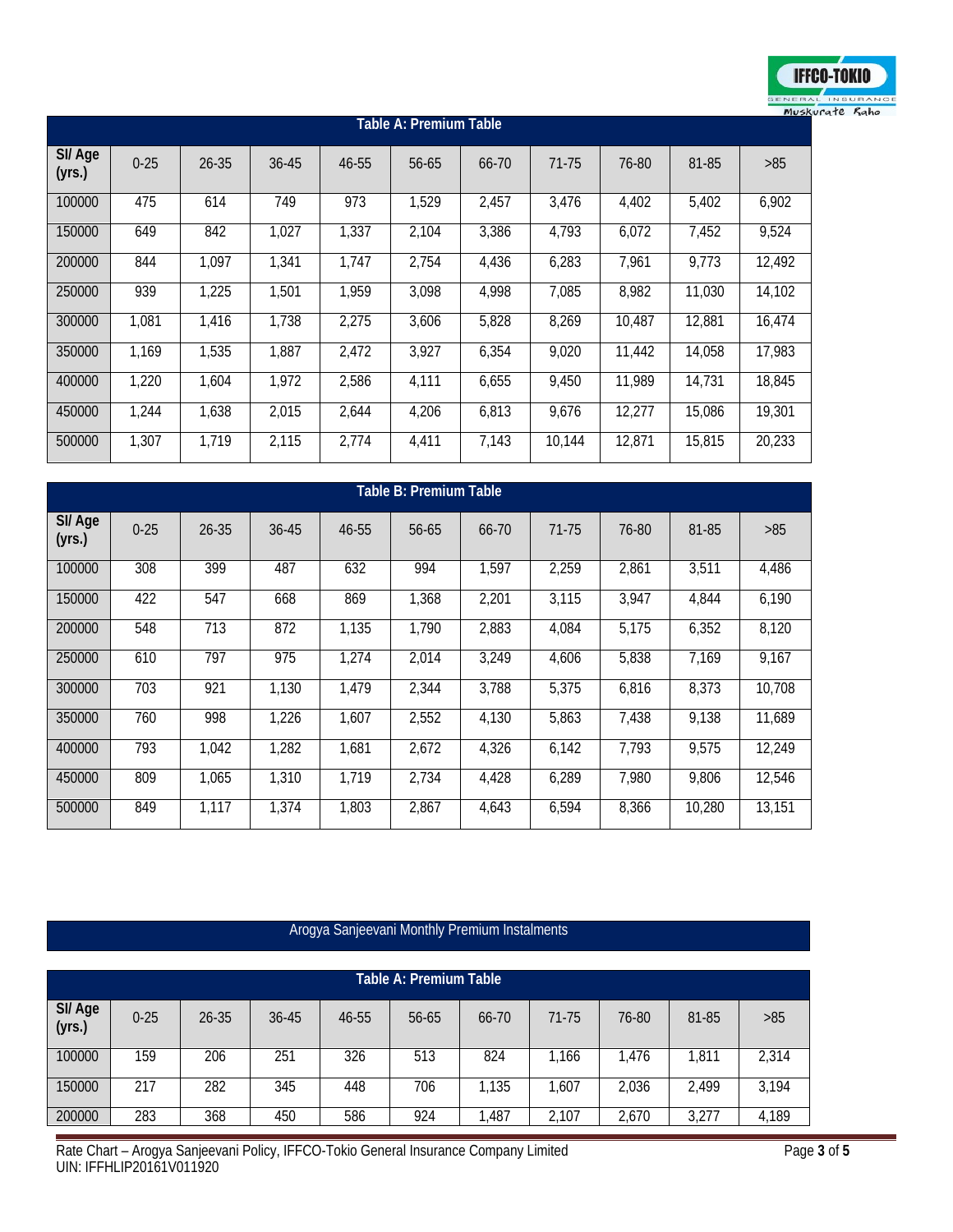

|        |     |     |     |     |       |       |       |       |       | 1103N |
|--------|-----|-----|-----|-----|-------|-------|-------|-------|-------|-------|
|        |     |     |     |     |       |       |       |       |       |       |
| 250000 | 315 | 411 | 503 | 657 | 1,039 | 1,676 | 2,376 | 3,012 | 3,699 | 4,729 |
| 300000 | 363 | 475 | 583 | 763 | 1,209 | 1,954 | 2,773 | 3,517 | 4,320 | 5,525 |
| 350000 | 392 | 515 | 633 | 829 | 1,317 | 2,131 | 3,025 | 3,837 | 4,714 | 6,030 |
| 400000 | 409 | 538 | 661 | 867 | 1,379 | 2,232 | 3,169 | 4,020 | 4,940 | 6,319 |
| 450000 | 417 | 549 | 676 | 887 | 1,411 | 2,285 | 3,245 | 4.117 | 5,059 | 6,472 |
| 500000 | 438 | 576 | 709 | 930 | 1,479 | 2,395 | 3,402 | 4,316 | 5,304 | 6,785 |

| <b>Table B: Premium Table</b> |          |           |       |       |       |       |       |       |       |       |  |
|-------------------------------|----------|-----------|-------|-------|-------|-------|-------|-------|-------|-------|--|
| SI/Age<br>(yrs.)              | $0 - 25$ | $26 - 35$ | 36-45 | 46-55 | 56-65 | 66-70 | 71-75 | 76-80 | 81-85 | >85   |  |
| 100000                        | 103      | 134       | 163   | 212   | 333   | 535   | 758   | 959   | 1,177 | 1,504 |  |
| 150000                        | 141      | 184       | 224   | 291   | 459   | 738   | 1,045 | 1,323 | 1,624 | 2,076 |  |
| 200000                        | 184      | 239       | 292   | 381   | 600   | 967   | 1,369 | 1,735 | 2,130 | 2,723 |  |
| 250000                        | 205      | 267       | 327   | 427   | 675   | 1,089 | 1,544 | 1,958 | 2,404 | 3,074 |  |
| 300000                        | 236      | 309       | 379   | 496   | 786   | 1,270 | 1,802 | 2,286 | 2,808 | 3,591 |  |
| 350000                        | 255      | 335       | 411   | 539   | 856   | 1,385 | 1,966 | 2,494 | 3,064 | 3,920 |  |
| 400000                        | 266      | 350       | 430   | 564   | 896   | 1,451 | 2,060 | 2,613 | 3,211 | 4,108 |  |
| 450000                        | 271      | 357       | 439   | 576   | 917   | 1,485 | 2,109 | 2,676 | 3,288 | 4,207 |  |
| 500000                        | 285      | 375       | 461   | 605   | 961   | 1,557 | 2,211 | 2,806 | 3,447 | 4,410 |  |

#### **Discounts:**

- A. Discounts for **'Individual Sum Insured'** variant are:
- **(i) Family Discount** available at the inception of the policy is mentioned below:
	- a) 2 Family Members 10% discount on total premium
	- b) 3 or more Family Members 20% discount on total premium
- **(ii) Discount for customers already covered under their employers' Group Mediclaim Policy provided by ITGI** All the employees covered under the Group Mediclaim Policy of IFFCO TOKIO will be eligible for discount as per below mentioned slabs –

| Sum Insured opted under Arogya<br>Sanjeevani | <b>Discount</b>  |
|----------------------------------------------|------------------|
| Rs 4(Four) lakh and above                    | 10%(ten percent) |